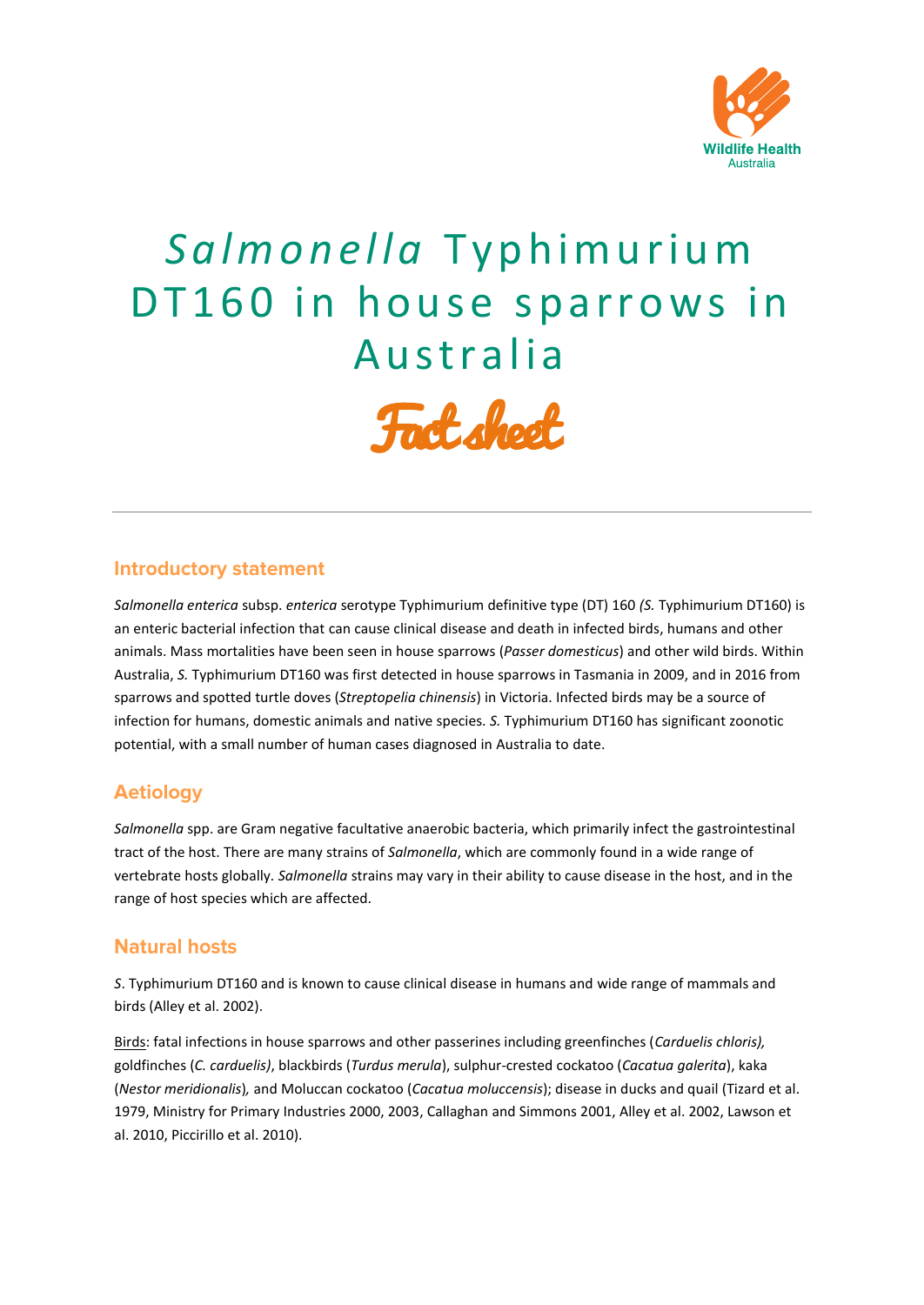Livestock: isolated from sheep, cattle, horses, pigs, deer and alpaca in New Zealand (NZ), although associated disease was not confirmed (Alley et al. 2002, Ministry for Primary Industries 2003).

Pets and other animals: isolated from dogs, cats and rabbits in NZ (Ministry for Primary Industries 2000, 2003, Alley et al. 2002); from monkeys, otters and shellfish in other countries (Ministry for Primary Industries 2003).

Humans: considered susceptible to infection and clinical disease; transmission from infected sparrows to humans has been suggested (Penfold et al. 1979, Villar et al.1999, Alley et al. 2002, Ministry for Primary Industries 2003, Connolly et al. 2006).

#### **World distribution**

*Salmonella* Typhimurium DT160 has been associated with outbreaks of mortality in wild birds in many countries overseas including Canada, the United Kingdom, the United States, NZ, Italy and Australia (Penfold et al. 1979, Tizard et al. 1979, Villar et al. 1999, Alley et al. 2002, Thornley et al. 2003, Lawson et al. 2010, Piccirillo et al. 2010). Globally, it is an uncommon cause of sporadic mortality in wild birds during winter (Alley et al. 2002, Connolly et al. 2006).

In NZ, *S.* Typhimurium DT160 has caused mass mortalities of house sparrows and is now a major cause of human salmonellosis (Alley et al. 2002; Ministry for Primary Industries 2003; The Institute of Environmental Science and Research 2004, 2008, 2013; Price-Carter et al. 2011). From June 2000, mortalities were reported across NZ in house sparrows and other birds including blackbirds, silvereyes and ducks (Callaghan and Simmons 2001). Investigation of the dead sparrows during the outbreak suggested septicaemia caused by *S*. Typhimurium DT160, but infection was not confirmed in the silvereyes or the ducks (Alley et al. 2002).

#### **Occurrences in Australia**

The first locally acquired case of *S.* Typhimurium DT160 was reported from a child in Hobart in August 2008. In winter and spring 2009, mass mortalities were observed in house sparrows in the greater Hobart area (Animal Health Australia 2009). *S*. Typhimurium DT160 was cultured from dead house sparrows (21 isolates) and a silvereye (*Zosterops lateralis* race *lateralis*), from a domestic cat, a wombat in the wild and a captive sulphurcrested cockatoo (Animal Health Australia 2009, 2010; NEPSS 2009). There were 15 human cases in 2009, all from Hobart. Since then there have been ongoing human cases of infection with *S*. Typhimurium PT160 in Tasmania. Cases were initially restricted to the south of the state; since 2011 there have been cases reported from the north. In 2013 there was a mass mortality of sparrows in the Launceston area associated with the bacterium. There have been subsequent reports of infection in cockatoos, a chicken, a sheep and another domestic cat. One of the cockatoos and the cat were from the north of Tas.

Human cases have also been reported in 2010 from Orange in central west NSW.

In spring 2016, *S.* Typhimurium DT160 was diagnosed for the first time in wild birds in Victoria (this was the first report in wild birds from mainland Australia). Infection was associated with mass mortality of house sparrows, and deaths of spotted turtle doves in Melbourne (Grillo et al. 2017).

#### **Epidemiology**

Infection is via the faecal-oral route. Infected birds (and other vertebrate hosts) shed the bacteria in faeces, allowing for environmental contamination and potential infection of additional hosts. Infection and disease in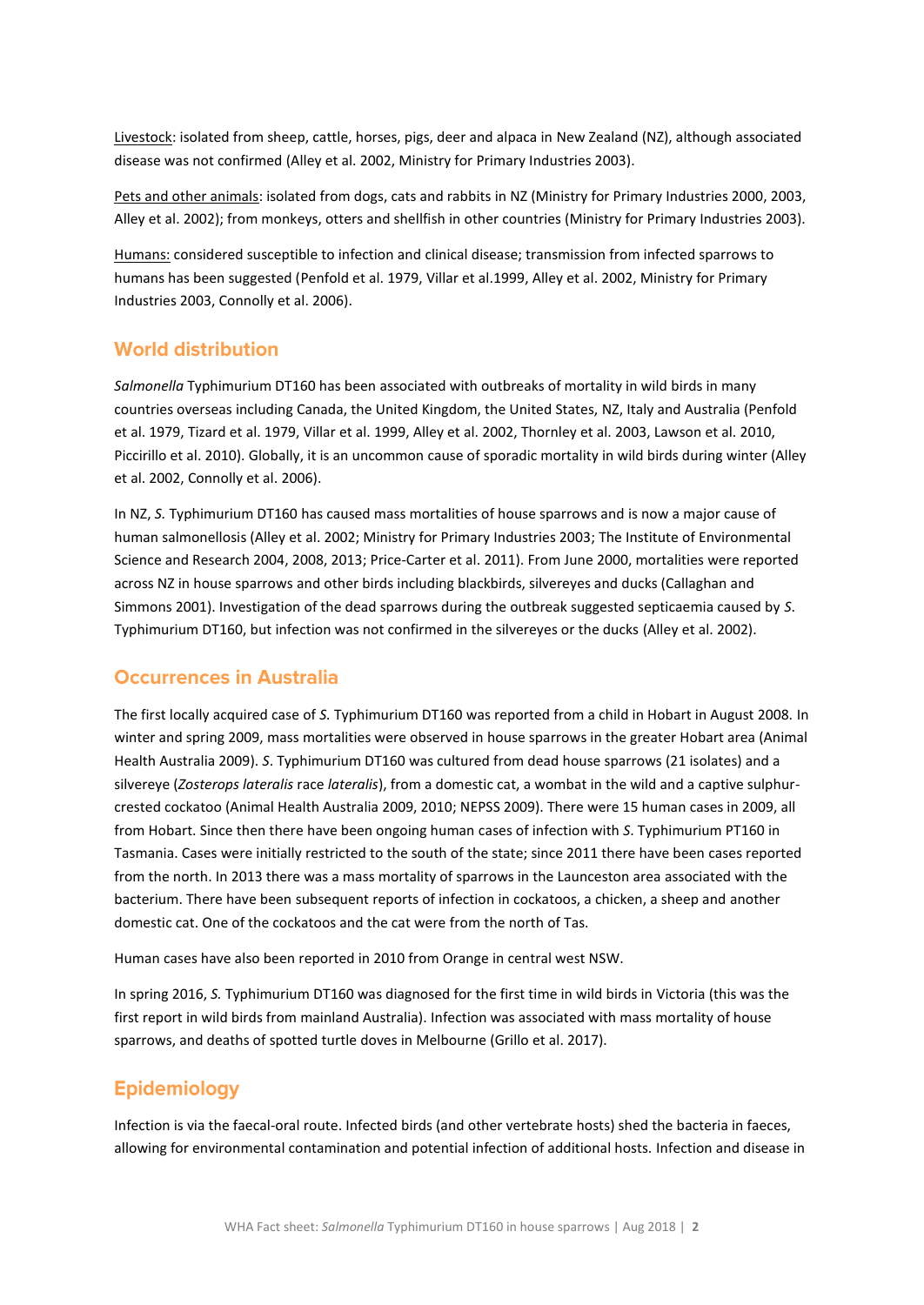house sparrows is dependent on infective dose of bacterium. Birds can shed the bacteria asymptomatically at least for 10 days, which is likely to contribute to the spread of infection to humans and other hosts (Connolly et al. 2006). Asymptomatic carriage by birds is considered likely.

Outbreaks of *S*. Typhimurium PT160 associated with mass mortalities in wild birds in the Northern Hemisphere have been associated with high densities of birds at both natural and man-made feeding sources. Gregarious birds such as sparrows, finches, pigeons, ducks and gulls have often been identified as carriers of the organism (Alley et al. 2002). Garden bird feeders have been associated with *Salmonella* outbreaks in birds and humans; feeders may become contaminated with bird faeces resulting in bacterial contamination levels in food. House sparrows generally live in close proximity to people and commonly visit bird feeders. Stressors such as bad weather and food shortages may contribute to shedding and spread of *Salmonella* in birds (Tizard 2004). Native bird species may be at risk if exposed to sparrows infected with *S*. Typhimurium DT160 or their droppings through predation or artificial feeding.

The organism has migrated from the Northern hemisphere, and has become established in NZ, Tasmania, and has now been reported on mainland Australia. The method of introduction of *S*. Typhimurium DT160 into NZ and Australia is unknown, however introduction by a human or animal carrier is suspected (Alley et al. 2002). Studies from NZ suggest that once *S*. Typhimurium DT160 was introduced to the country, it was transmitted between multiple hosts, including humans and house sparrows, and that one strain is responsible for all infections seen (Bloomfield et al. 2017). In Australia, ongoing spread is likely as house sparrows and blackbirds are common across much of the country. Some silvereyes may be migratory, including race *lateralis* which migrates between Tasmania and the southern and eastern Australian mainland states each year (Simpson and Day 2004).

#### **Clinical signs**

Affected house sparrows may show a dazed appearance with reluctance to move, then collapse and die rapidly. Most house sparrows with systemic disease are found dead (Alley et al. 2002, Connelly et al. 2006). Sparrows may be infected without showing clinical signs.

#### **Diagnosis**

The bacteria may be cultured from multiple tissues, including spleen, liver, intestine and crop from freshly dead birds, and can also be cultured from faeces of infected animals.

#### **Pathology**

Affected sparrows are generally in good body condition. Significant gross lesions are found in liver and spleen. Livers are often pale and swollen and spleens are enlarged and reddened. Affected birds may have creamcoloured plaques on the mucosa of the crop. Histologically, there are signs of septicaemia; liver and spleen show multifocal necrosis with infiltration by lymphocytes, plasma cells and occasional heterophils. Coagulative necrosis of the brain stem is common. Lesions in the crop are characterized as caseous granulomas often with mucosal ulceration. Colonies of bacteria may be seen in all of these lesions (Alley et al. 2002).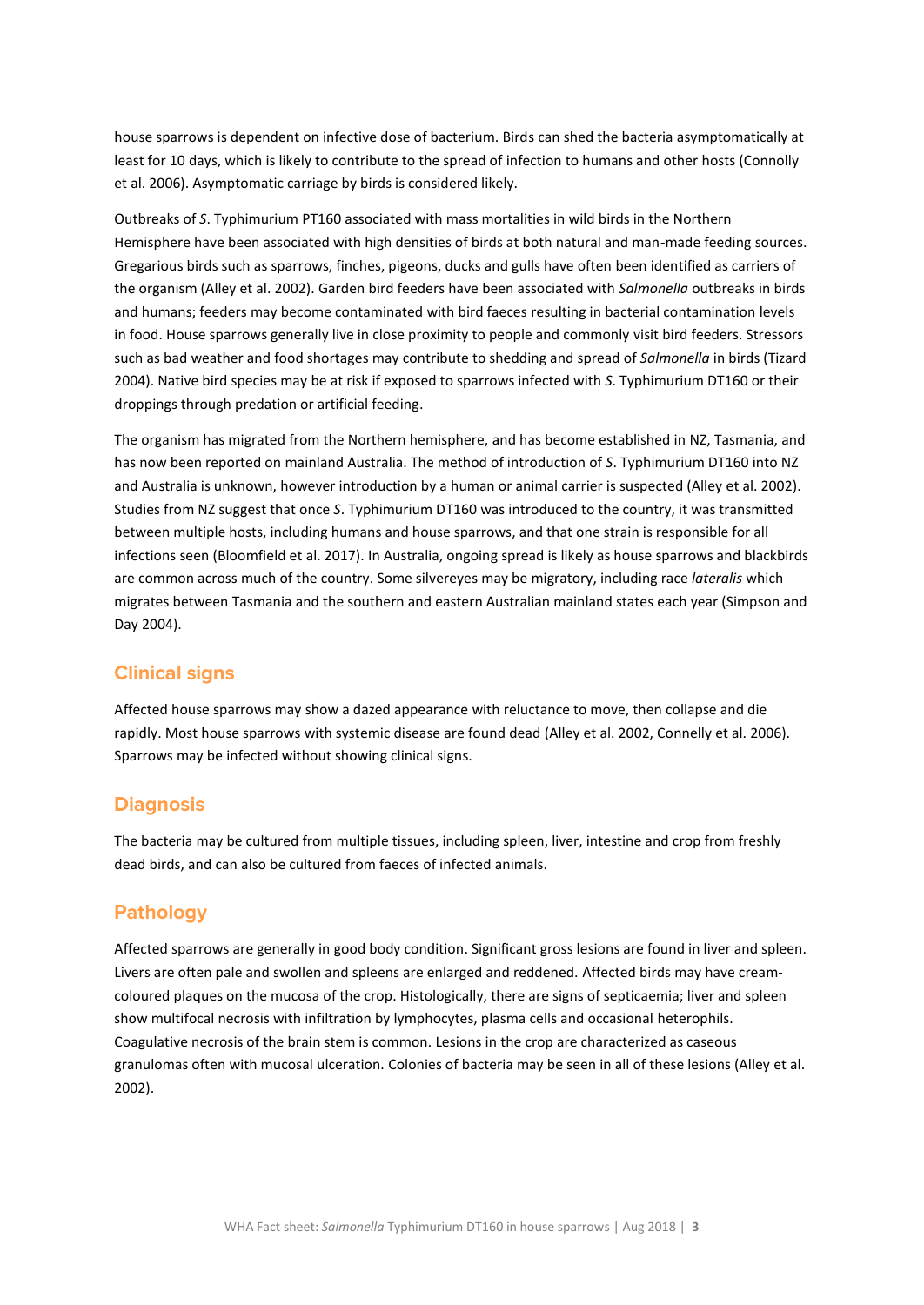# **Differential diagnoses**

Differential diagnoses include other diseases that can rapidly kill birds, such as avian influenza, avian paramyxovirus, other systemic bacterial infections, and toxins such as organophosphates (Balcomb et al. 1984).

# **Laboratory diagnostic specimens**

Macerated intestinal contents or swabs, and fresh liver are collected for bacterial culture. The samples should be chilled and transported to the laboratory within eight hours of collection without exposure to soap or disinfectant. If delivery to the laboratory within eight hours is impossible, the samples should be refrigerated at 4°C or, for long term storage, at less than -70°C or on dry ice. Consult the relevant laboratory prior to sample collection.

## **Laboratory procedures**

The organism is readily isolated by traditional methods used to isolate other *Salmonella* (Grimont and Weil 2007). Until recently, phage typing was standardly used to determine the definitive type (DT), which was conducted at reference laboratories by means of a bacteriophage-typing system (Anderson et al. 1977). Although phage typing is still conducted in some laboratories, phage typing reagents are no longer manufactured, and *S.* Typhiumrium Multilocus Variable Tandem Repeat Analysis (MLVA) profiles are now used to detect these strains. MLVA is a molecular typing method that is used to differentiate *S.* Typhimurium isolates, and is the predominant typing system used in the surveillance of *S.* Typhimurium now that phage typing of human isolates in Australia has largely ceased. The most common MLVA type of *S*. Typhimurium DT160 is 03-09-05-13-370 (NEPSS 2018).

Genetic characterization: Pulsed-field Gel Electrophoresis (PFGE) has been used to study the relatedness of isolates from different individuals and different species (Tenover et al. 1995, Torpdahl et al. 2005). Increasingly, newer molecular methods such as Whole Genome Sequencing (WGS) are used to analyse the relatedness of isolates as these technologies become more affordable and accessible (Quainoo et al. 2017).

# **Treatment**

*Salmonella* Typhimurium DT160 is sensitive to a wide range of antibiotics (Thornley et al. 2003). Treatment of house sparrows is neither indicated nor applicable. Treatment may be indicated in native birds, in humans and domestic animals. Refer to your local animal or human healthcare professional.

# **Prevention and control**

To prevent the spread of salmonellosis in house sparrows, bacterial load on bird feeders should be reduced by regular cleaning, disinfection and drying. Human or domestic animal contact with sparrow droppings and live or dead birds should be avoided. Hands should be washed after contact with live or dead birds and bird feeders, and after contact with pet cats, their food and bowls if they have killed or played with a bird. To avoid faecal contamination from birds, rainwater tanks should be covered, if water is to be used for drinking.

*Salmonella* spp. are susceptible to a wide range of disinfectants including 1% sodium hypochlorite, 70% ethanol, 2% glutaraldehyde, iodine-based disinfectants, phenolics and formaldehyde and can be killed by moist heat (121°C for a minimum of 15 min) or dry heat (160-170°C for at least 1 hour).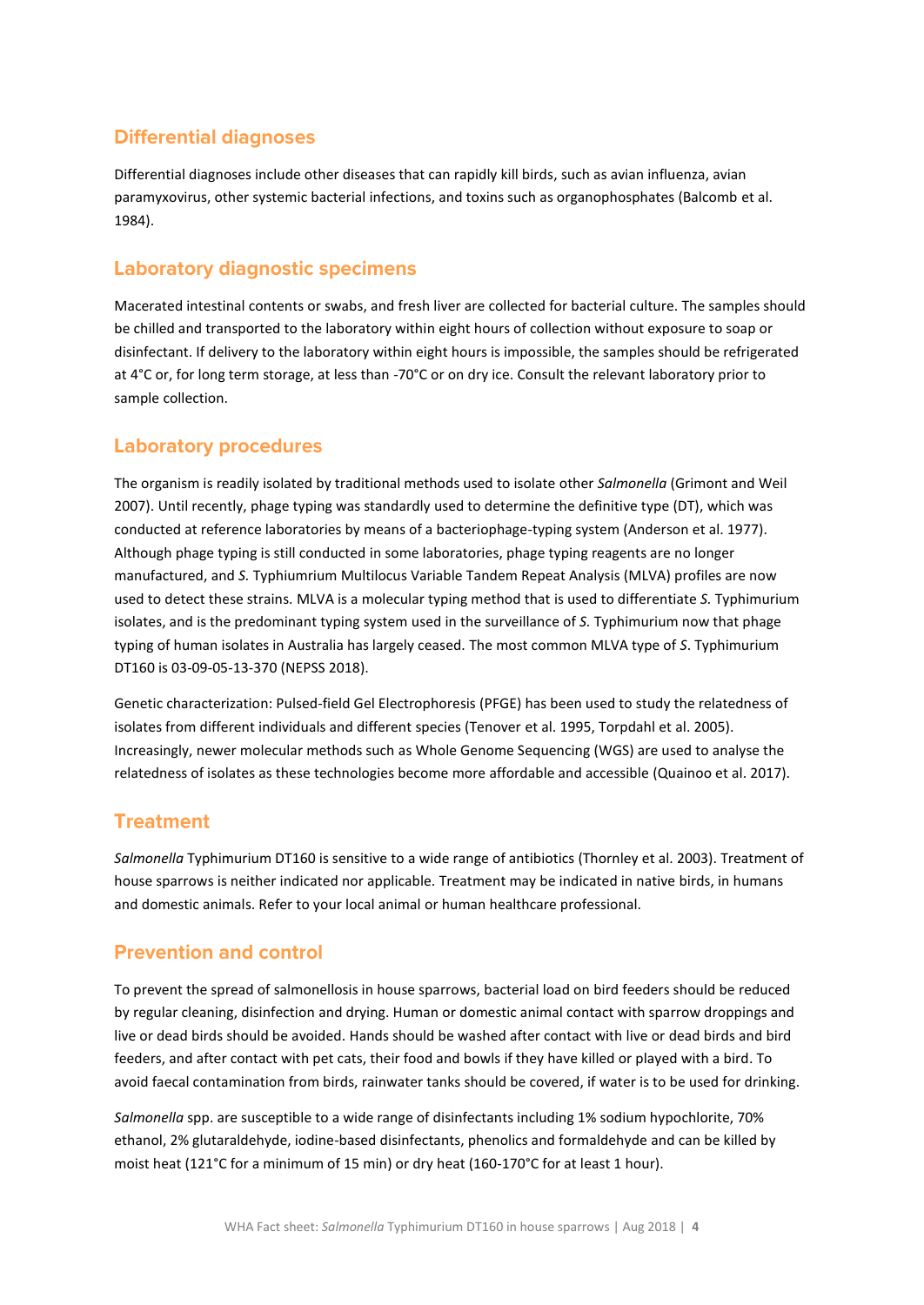# **Surveillance and management**

Since 1978, the National Enteric Pathogens Surveillance Scheme (NEPSS) has collected data on human and non-human isolations of enteric bacterial pathogens in Australia, including information on *Salmonella* serotypes identified in Australian animals and wildlife. Reports of isolates are voluntarily submitted by the five reference laboratories capable of serotyping *Salmonella* within Australia. Isolates are submitted to these laboratories by primary diagnostic laboratories throughout the country.

Wildlife disease surveillance in Australia is coordinated by the Wildlife Health Australia. The National Wildlife Health Information System (eWHIS) captures information from a variety of sources including Australian government agencies, zoo and wildlife parks, wildlife carers, universities and members of the public. Coordinators in each of Australia's States and Territories report monthly on significant wildlife cases identified in their jurisdictions. NOTE: access to information contained within the National Wildlife Health Information System dataset is by application. Please contac[t admin@wildlifehealthaustralia.com.au.](mailto:admin@wildlifehealthaustralia.com.au) Mass wild bird mortality events are reported as part of Australia's general wildlife health surveillance system.

The 2009 *S.* Typhimurium DT160 event in Tasmania was identified as a result of work by local private practitioners with an interest in wildlife health. They collated data and researched the occurrence of *S.* Typhimurium DT160 outbreaks internationally, which led to recognition and reporting of the outbreak to the then Australian Wildlife Health Network (now Wildlife Health Australia) and Tasmanian government. This is a good example of the importance of veterinary practitioners as part of national surveillance arrangements for wildlife in Australia.

*Salmonella* Typhimurium DT160 is now considered enzootic in Tasmania with screening for this organism considered on a case by case basis. Salmonellosis is included in the list of differential diagnoses in mass bird mortality events in Australia.

#### **Research**

Although *S.* Typhimurium DT160 does not appear to have spread widely into other avian species in Australia, ongoing monitoring of bird deaths, especially in areas where the organism has been detected, is indicated. Passerine deaths, particularly blackbirds and house sparrows, should be investigated, as they may be indicative of the spread of *S.* Typhimurium DT160 or the emergence of other pathogenic *Salmonella* serovars/phage types. *Salmonella* isolates from birds should be serotyped and phage-typed or MLVA typed when possible and the results reported to the National Wildlife Health Information System and the NEPSS. Research to determine the genetic relationship between *S.* Typhimurium DT160 found in wild birds and humans in Australia would assist in understanding epidemiology and risk to people presented by wild birds.

# **Human health implications**

*Salmonella* Typhimurium DT160 is a significant zoonotic concern. Infected humans may exhibit typical signs of salmonellosis: diarrhoea, vomiting and fever. The risk of *Salmonella* exposure to humans is increased through direct contact with sparrows or their faeces, transmission via carnivorous pets such as cats having contact with sparrows, or transmission via the contaminated environment (Tizard 2004). *Salmonella* Typhimurium DT160 can be transmitted to humans and cases of human salmonellosis concurrent with mass mortalities of sparrows have been reported in Australia.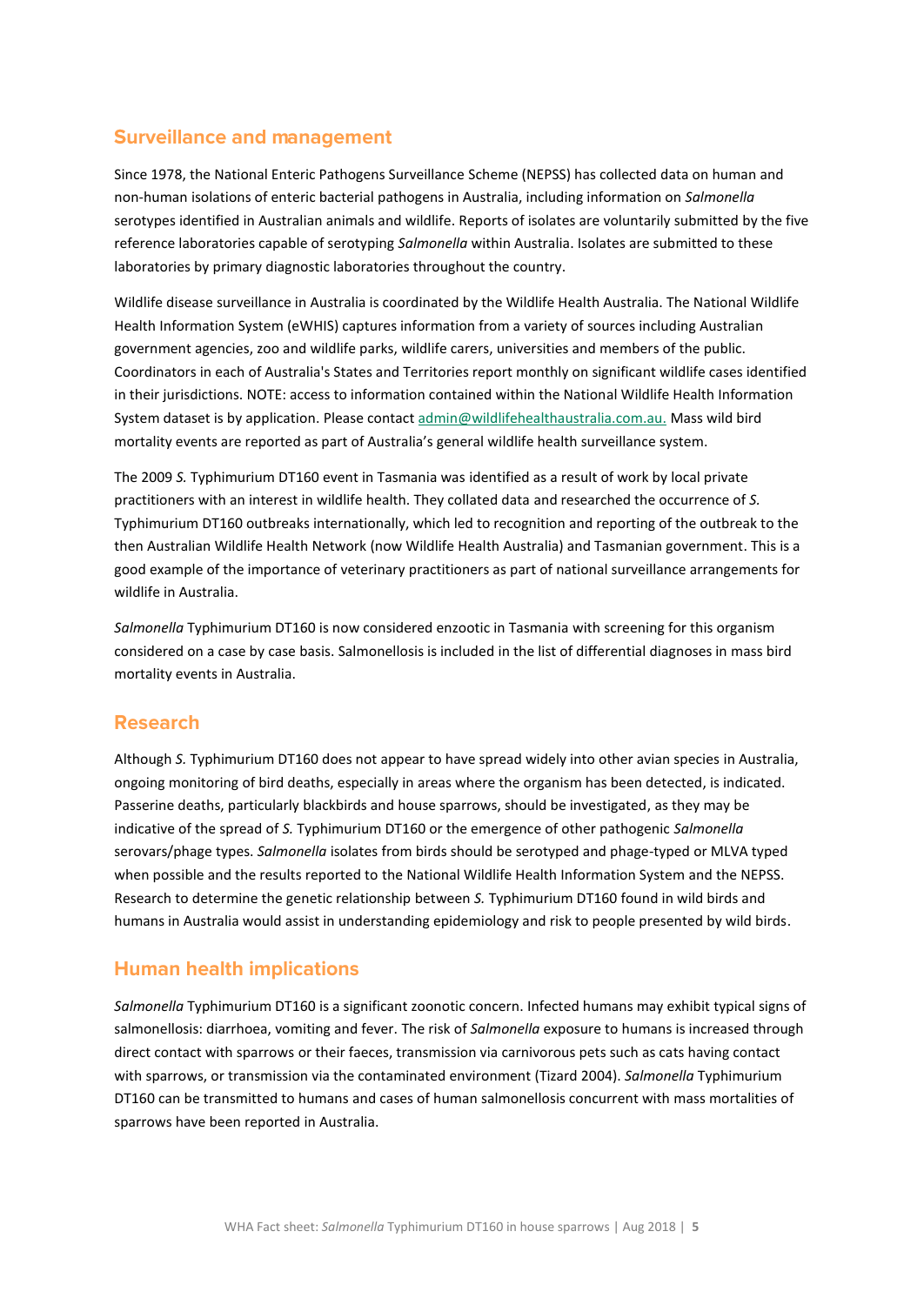# **Conclusions**

*Salmonella* Typhimurium DT160 in house sparrows, and to a lesser extent other birds, may cause asymptomatic infection or acute septicaemia resulting in death. Outbreaks and associated mass mortalities have occurred in house sparrows in Tasmania and Victoria. *Salmonella* Typhimurium DT160 can be transmitted to humans and cases of human salmonellosis concurrent with mass mortalities of sparrows have been reported in Australia. Due to its zoonotic risks, *S*. Typhimurium DT160 should be considered as a cause of mass mortality events in house sparrows and other passerine birds. Ongoing surveillance is recommended.

## **References and other information**

Alley MR, Connolly JH, Fenwick SG, Mackereth GF, Leyland MJ, Rogers LE, Haycock M, Nicol C, Reed CEM (2002) An epidemic of salmonellosis caused by *Salmonella* Typhimurium DT160 in wild birds and humans in New Zealand. *New Zealand Veterinary Journal* **50,** 170-176.

Anderson ES, Ward LR, de Saxe MJ, de Sa JDH (1977) Bacteriophage-typing designations of *Salmonella typhimurium*. *Journal of Hygiene* **78**, 297-300.

Animal Health Australia (2009) Animal Health Surveillance Quarterly Report 14, 3. Available at [http://www.animalhealthaustralia.com.au](http://www.animalhealthaustralia.com.au/) [accessed June 2013].

Animal Health Australia (2010) Animal Health Surveillance Quarterly Report 14, 4. Available at [http://www.animalhealthaustralia.com.au](http://www.animalhealthaustralia.com.au/) [accessed June 2013].

Animal Health Australia (2013) Animal Health in Australia

Animal Health Australia (2013) Animal Health Surveillance Quarterly Report 18, 3. Available at [http://www.animalhealthaustralia.com.au.](http://www.animalhealthaustralia.com.au/)

Balcomb R, Stevens R, Brown C (1984) Toxicity of 16 granular insecticides to wild-caught songbirds. *Bulletin of Environmental Contamination and Toxicology* **33**, 302-307.

Bloomfield S, Benschop J, Biggs P, Marshall J, Hayman D, Carter P, Midwinter A, Mather A, French N (2017) Genomic Analysis of Salmonella enterica Serovar Typhimurium DT160 Associated with a 14-Year Outbreak, New Zealand, 1998–2012. Emerging Infectious Diseases **23**, 906.

Callaghan MS, Simmons G (2001) Outbreak of *Salmonella* Typhimurium Phage type 160 in Auckland linked to an umu function. *New Zealand Public Health Report* **8,** 44–45.

Connolly JH, Alley MR, Dutton GJ, Rogers LE (2006) Infectivity and persistence of an outbreak strain of *Salmonella enterica* serotype Typhimurium DT160 for house sparrows (*Passer domesticus*) in New Zealand. *New Zealand Veterinary Journal* **54,** 329-332.

Daoust P, Prescott JF (2007) *Salmonellosis* in: Infectious diseases of wild birds (NJ Thomas, DB Hunter & CT Atkinson eds.), Blackwell Publishing, Oxford, UK, pp. 270-288.

Environmental Science and Research<https://surv.esr.cri.nz/ehi/ehi.php> [Accessed 11 November 2013].

Grillo T, Cox-Witton K, Gilchrist S, Ban S, East I (2017) Salmonella isolated in two mass mortalities of house sparrows *in* Animal Health Surveillance Quarterly Report 21, 3. Available at [http://www.animalhealthaustralia.com.au](http://www.animalhealthaustralia.com.au/) [Accessed 16 May 2017].

Grimont PAD, Weill FX (2007) Antigenic formulae of the *Salmonella* serovars, 9th edition. World Health Organisation Collaborating Centre for Research on *Salmonella*, Pasteur Institute, Paris.

Lawson B, Howard T, Kirkwood JK, Macgregor SK, Perkins M, Robinson RA, Ward LR, Cunningham AA (2010) Epidemiology of salmonellosis in garden birds in England and Wales, 1993 to 2003. *EcoHealth* **7**, 294-306.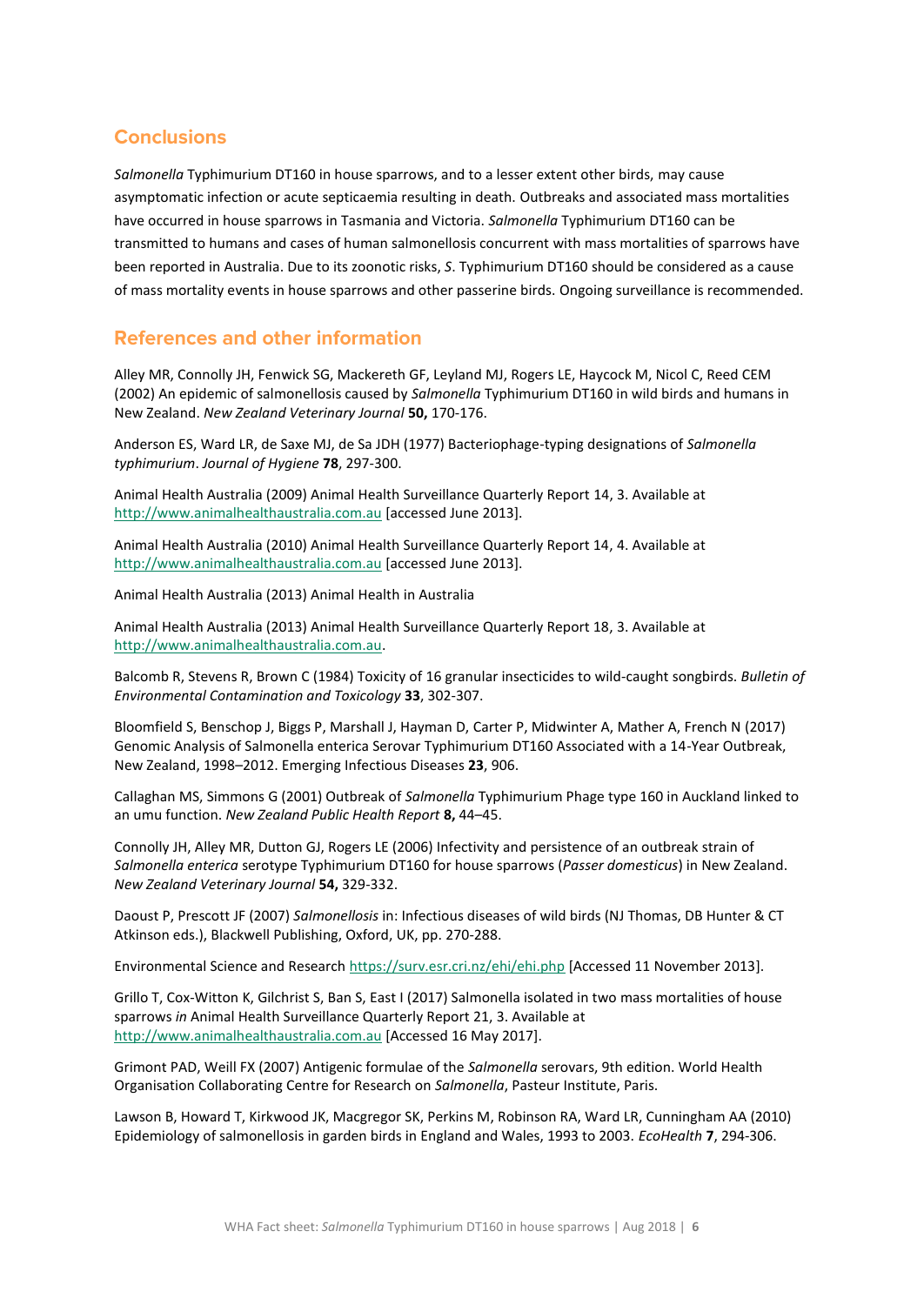Ministry for Primary Industries (2000) 79 sparrow death sightings received. available at http://www.mpi.govt.nz/news-resources/news/79-sparrow-death-sightings-received.aspx [Accessed June 2013].

Ministry for Primary Industries (2003) Research Results 2001/02 Research Final Report Summaries. Available at http://maxa.maf.govt.nz/mafnet/rural-nz/research-and-development/research-results/2001- 2002/research-results-01-02.pdf [Accessed June 2013].

Penfold JB, Amery HCC, Peet PJM (1979) Gastroenteritis associated with wild birds in a hospital kitchen. *British Medical Journal* **2,** 802.

Piccirillo A, Mazzariol S, Caliari D, Menandro ML (2010) *Salmonella* Typhimurium phage type DT160 infection in two Moluccan cockatoos (*Cacatua moluccensis*): Clinical presentation and pathology. *Avian Diseases* **54,** 131-135.

Price-Carter M, Roy-Chowdhury P, Pope CE, Paine S, De Lisle GW, Collins DM, Nicol C, Carter PE (2011) The evolution and distribution of phage ST160 within *Salmonella enterica* serotype Typhimurium. *Epidemiology and Infection* **139**, 1262–1271.

Quainoo S, Coolen JPM, van Hijum SAFT, Huynen MA, Melchers WJG, van Schaik W, Wertheim HFL (2017) Whole-Genome Sequencing of Bacterial Pathogens: the Future of Nosocomial Outbreak Analysis. *Clinical Microbiology Reviews* **30**, 1015-1063.

Rabsch W (2007) *Salmonella* Typhimurium phage typing for pathogens. *Methods in Molecular Biology* **394**,177–211.

Simpson K and N Day (2004) Field guide to the birds of Australia. 7<sup>th</sup> Edition. Penguin Group (Australia), Camberwell, Victoria. p. 278.

Tenover FC, Arbeit RD, Goering RV, Mickelsen PA, Murray BE, Persing DH, Swaminathan B (1995) Interpreting chromosomal DNA restriction patterns produced by Pulse-Field Gel Electrophoresis: Criteria for bacterial strain typing. *Journal of Clinical Microbiology* **33,** 2233-2239.

The Institute of Environmental Science and Research (2004) Notifiable and other diseases in New Zealand Annual Report 2003. Available at

http://www.surv.esr.cri.nz/PDF\_surveillance/AnnualRpt/AnnualSurv/2003AnnualSurvRpt.pdf [Accessed June 2013].

The Institute of Environmental Science and Research (2008) Notifiable and other diseases in New Zealand Annual Report 2007. Available at

http://www.surv.esr.cri.nz/PDF\_surveillance/AnnualRpt/AnnualSurv/2007AnnualSurvRpt.pdf [accessed June 2013].

The Institute of Environmental Science and Research (2013) Notifiable and other diseases in New Zealand Annual Report 2012. Available at

http://www.surv.esr.cri.nz/PDF\_surveillance/AnnualRpt/AnnualSurv/2012/2012AnnualSurvRpt.pdf [Accessed June 2013].

Thornley CN, Simmons GC, Callaghan ML, Nicol CM, Baker MG, Gilmore KS, Garrett NKG (2003) First incursion of *Salmonella enterica* serotype Typhimurium DT160 into New Zealand. *Emerging Infectious Diseases* **9,** 493- 495.

Tizard I (2004) Salmonellosis in wild birds. *Seminars in Avian and Exotic Pet Medicine* **13**, 50–66.

Tizard IR, Fish NA, Harmenson J (1979) Free flying sparrows as carriers of salmonellosis. *Canadian Veterinary Journal* **20**, 143-144.

Torpdahl M, Skov MN, Sandvang D, Baggesen DL (2005) Genotypic characterization of *Salmonella* by multilocus sequence typing, pulsed-field gel electrophoresis and amplified fragment length polymorphism. *Journal of Microbiological Methods* **63**, 173-184.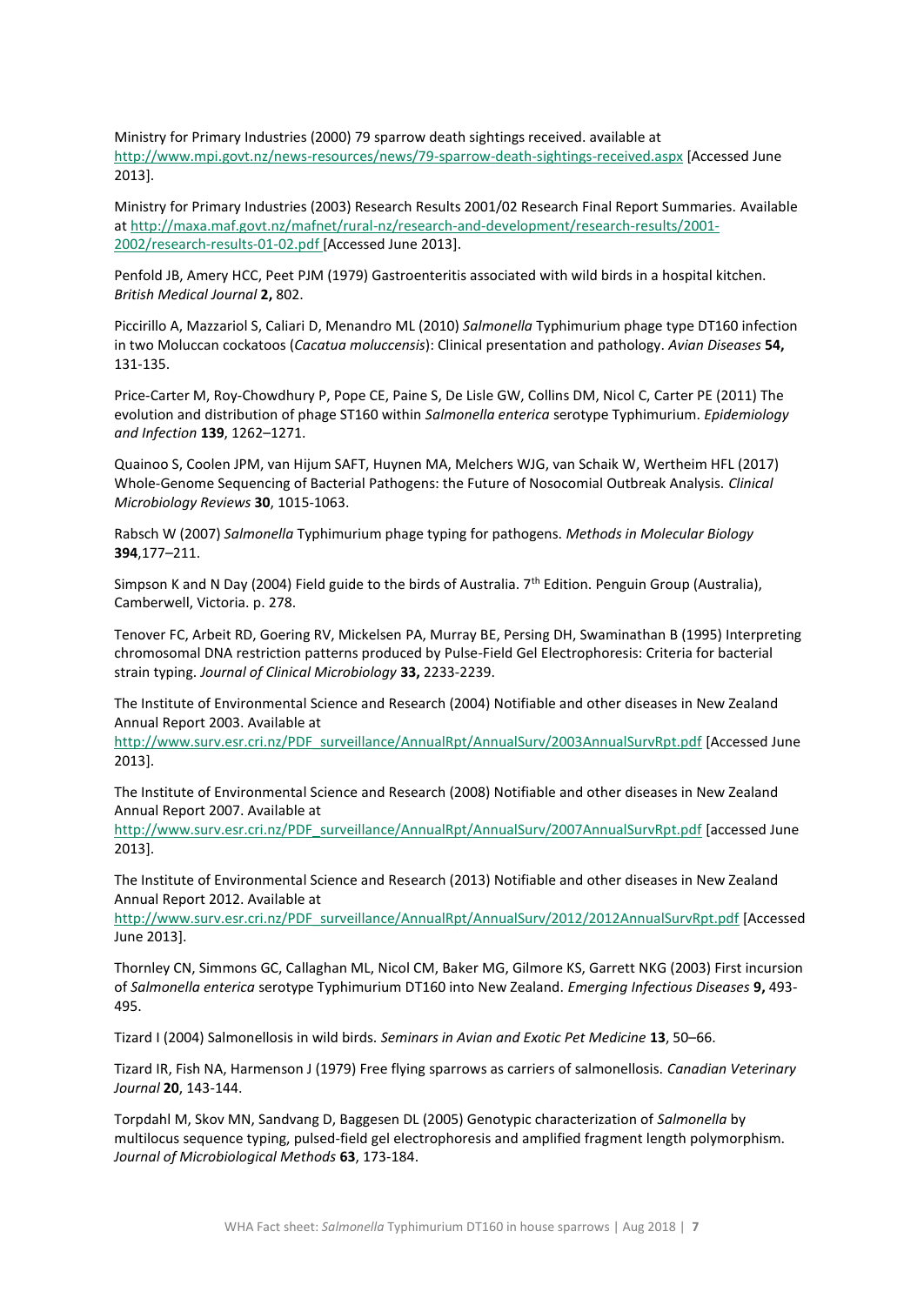Villar RG, Macek MD, Simons S, Hayes PS, Goldoft MJ, Lewis JH, Rowan LL, Hursh D, Patnode M, Mead PS (1999) Investigation of multidrug-resistant *Salmonella* serotype Typhimurium DT104 infections linked to rawmilk cheese in Washington state. *JAMA* **281,** 1811-1816.

Ward LR, de Sa JDH, Rowe B (1987) A phage-typing scheme for *Salmonella enteritidis*. *Epidemiology and Infection* **99**, 291-294.

WHO Global Foodborne Infections Network (2010) "A WHO network building capacity to detect, control and prevent foodborne and other enteric infections from farm to table" Laboratory protocol: "Isolation of *Salmonella* and *Shigella* from faecal specimens" Available at

http://www.antimicrobialresistance.dk/data/images/protocols/gfn%20stool%20culture-nov2010.pdf [Accessed June 2013].

WHO Global Foodborne Infections Network (2010) "A WHO network building capacity to detect, control and prevent foodborne and other enteric infections from farm to table" Laboratory protocol "Isolation of *Salmonella* spp. from food and animal faeces" Available at http://www.antimicrobialresistance.dk/data/images/protocols/isolation\_of\_salm\_220610.pdf [accessed June 2013].

WHO Global Foodborne Infections Network (2010) "A WHO network building capacity to detect, control and prevent foodborne and other enteric infections from farm to table" Laboratory protocol "Biochemical identification of *Salmonella* and *Shigella* using an abbreviated panel of tests" available at http://www.antimicrobialresistance.dk/data/images/protocols/gfn\_biochem\_final.pdf [accessed June 2013].

World Organization of Animal Health (2012) Salmonellosis. In "Manual of diagnostic tests and vaccines for terrestrial animals 2012". Available at

http://www.oie.int/fileadmin/Home/eng/Health\_standards/tahm/2.09.09\_SALMONELLOSIS.pdf [accessed June 2013].

#### **Acknowledgements**

We are extremely grateful to the many people who had input into this fact sheet and to those individuals, agencies and organisations that provided comment and external review. Without their ongoing support production of these fact sheets would not be possible.

**Updated:** August 2018

# To provide feedback on this fact sheet

We are interested in hearing from anyone with information on this condition in Australia, including laboratory reports, historical datasets or survey results that could be added to the National Wildlife Health Information System. If you can help, please contact us at [admin@wildlifehealthaustralia.com.au.](mailto:admin@wildlifehealthaustralia.com.au)

Wildlife Health Australia would be very grateful for any feedback on this fact sheet. Please provide detailed comments or suggestions to admin@wildlifehealthaustralia.com.au. We would also like to hear from you if you have a particular area of expertise and would like to produce a fact sheet (or sheets) for the network (or update current sheets). A small amount of funding is available to facilitate this.

#### **Disclaimer**

This fact sheet is managed by Wildlife Health Australia for information purposes only. Information contained in it is drawn from a variety of sources external to Wildlife Health Australia. Although reasonable care was taken in its preparation, Wildlife Health Australia does not guarantee or warrant the accuracy, reliability,